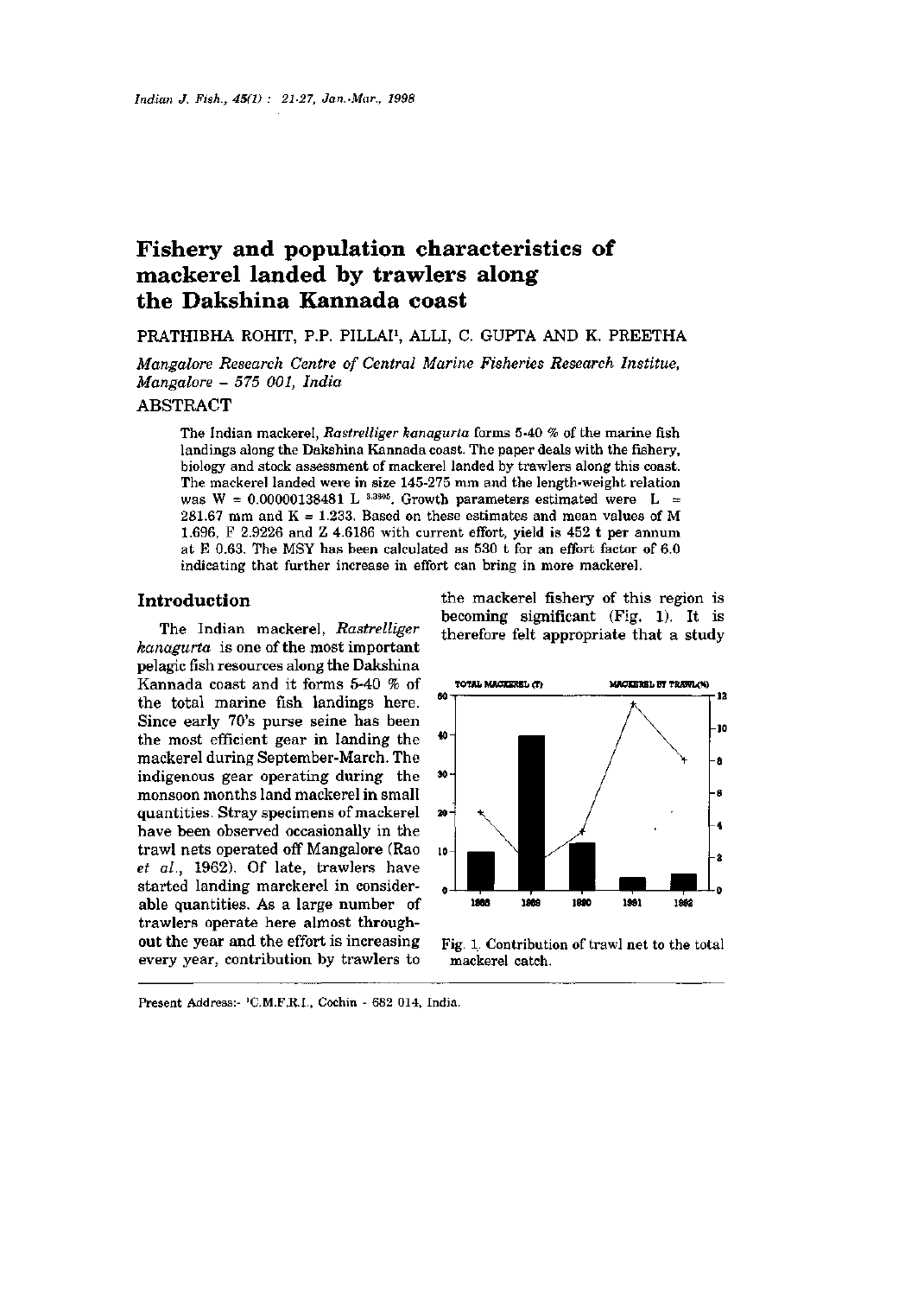#### *Prathibha Rohit* et al. **22**

on the fishery and population of the mackerel landed by trawlers should be condueted utilising the data collected during 1988-'92.

#### **Material and methods**

Data on the effort and catch were collected from the commercial trawlers at Mangalore and Malpe for 18 days and the data on length, weight and other biological aspects were collected for 8 to 10 days in a month. Total length in mm from tip of snout to the tip of the upper caudal lobe and wet weight in grams were taken at the field itself. The data on catch and length of mackerel landed by purse seines were also collected and used for comparison. Random samples were analysed for sex in the laboratory. For population studies, monthly length - frequency data during 1989-'91 were pooled and analysed using LFSA programme (Sparre, 1987). Natural mortality was estimated by using Pauly's empirical formula (Pauly, 1980) taking the mean temperature of the trawling grounds as 29°C. The average total number of mackerel landed per year by length group, the estimated growth parameters and the natural mortality were used as inputs for Jone's Lengthbased Cohort Analysis (Jones, 1984). The combined estimates of 'F' (Cohort Analysis) and 'M' (Pauly's formula) were compared to the value of  $T$  estimated compared to the value of 2 estimated<br>by Longth Converted Catch Curve Analyby Length Converted Catch Curve Analysis (Pauly, 1983; 1984 a, b). The stock and  $(1 \text{ any}, 1000, 1004 \text{ a}, 0)$ , the stock and potentials were assessed by the<br>Length-based Thompson and Bell Model Lengui-based inompson and Ben Model<br>Thompson and Bell, 1934) using the  $f_1$  from pson and ben, 1954) using the  $f_2$ fishing mortalities and average recruitment estimated by Length Converted<br>Cohort Analysis.

## **Results**

The trawlers operating along the



Fig. 2. Length-frequency distribution of mackerel caught in the trawl net and the purse seine.

Dakshina Kannada are mainly 36-42 footer wooden boats with 2-6 days endurance at sea. Trawl nets with 20 - 35 mm cod end mesh operating mainly for prawns and squids get mackerel as by-catch usually from 20-40 m depths almost in all months. But, peak landings occur generally during May. The monthwise effort, catch and catch per unit effort for the period 1988-'92 are given in Table 1.

The mackerel caught in trawl net ranged in size from 145 to 275 mm with mode at 210 mm (Fig. 2). The lengthweight relationship was computed as  $W = 0.00000138481$  L  $^{3.3805}$ . The fishes landed by the trawl net were bigger than those landed by purse seine, with adults comprising 87.9 % (Fig. 2). The males outnumbered the females during most of the months with significant values in February-May. The  $x^2$  test (Table 2) shows significant dominance of males at 5 % level.

Assuming the growth of mackerel to follow the von Bertalanffy's growth formula L and K have been estimated as 281.67 mm and 1.233 respectively. Computational details of the estimation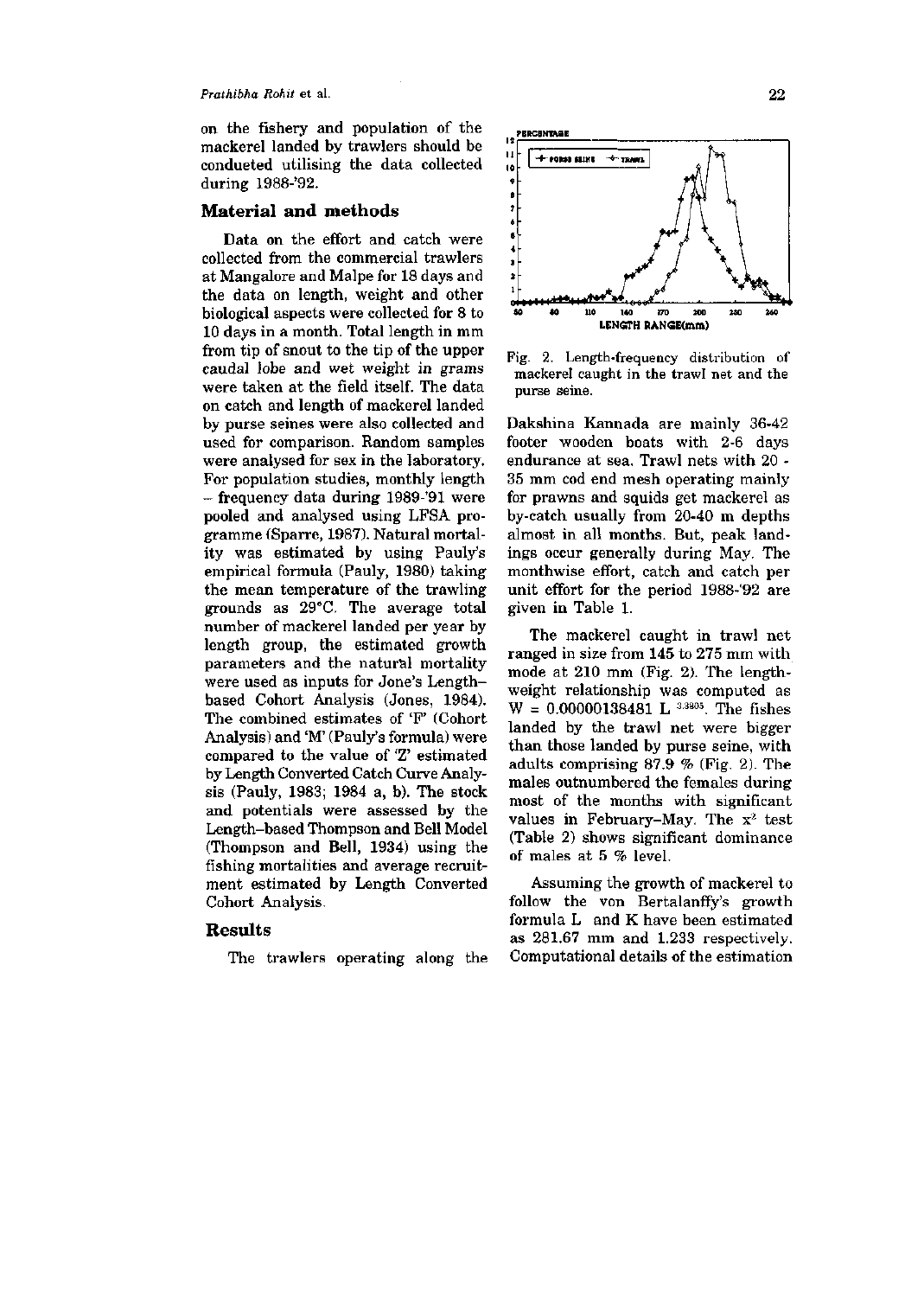#### *Fishery & population of mackerel* 23

| 5<br>ន្ទ្រី<br>សូម ឆ្នាំ និង<br>សូម ឆ្នាំ<br><b>ទី</b> ខ្នង និ<br>81,433<br>67,058<br>69,632<br>63,986<br>28,525<br>1,950<br>156<br>2,18,405<br>Catch<br>$\begin{array}{c} 11,131 \\ 10,232 \\ 9,693 \end{array}$<br>7,639<br>2,856<br>10,887<br>$1,375$<br>419<br>Effort<br>$\overline{\mathbf{1}}$<br> <br>  ၁ ၁ ၁ ၁ ၁<br>  ၂ ၁ ၁ ၁ ၁ ၁<br>8.16<br>50<br>13,115<br><b>8,333</b><br>24,607<br>19,376<br>1,49,185<br>80,657<br>Catch<br>1988<br>12,565<br>11,561<br>11,5679<br>9,579<br>8,870<br>Effort<br>88<br>43<br>9,889<br><b>Lonth</b><br>an<br>Rajari 11 maséhi di<br>Angkal 11 maséhi di k<br>ea' |      |       |        |                           |                  |                                  |                                 |                            |                      |                                           |                                      |                |
|-----------------------------------------------------------------------------------------------------------------------------------------------------------------------------------------------------------------------------------------------------------------------------------------------------------------------------------------------------------------------------------------------------------------------------------------------------------------------------------------------------------------------------------------------------------------------------------------------------------|------|-------|--------|---------------------------|------------------|----------------------------------|---------------------------------|----------------------------|----------------------|-------------------------------------------|--------------------------------------|----------------|
|                                                                                                                                                                                                                                                                                                                                                                                                                                                                                                                                                                                                           |      |       | 1989   |                           | 1990             |                                  |                                 | 1991                       |                      |                                           | 1992                                 |                |
|                                                                                                                                                                                                                                                                                                                                                                                                                                                                                                                                                                                                           |      |       |        | Effort                    | Catch            | 5                                | Effort                          | Catch                      | 15                   | Effort                                    | Catch                                | S              |
|                                                                                                                                                                                                                                                                                                                                                                                                                                                                                                                                                                                                           |      |       |        | 9,969                     | 38,123           |                                  | 8,947                           | 91,206                     | 10.19                |                                           | 14,399                               | 1.52           |
|                                                                                                                                                                                                                                                                                                                                                                                                                                                                                                                                                                                                           |      |       |        |                           |                  |                                  |                                 |                            | 3.67                 |                                           |                                      |                |
|                                                                                                                                                                                                                                                                                                                                                                                                                                                                                                                                                                                                           |      |       |        |                           | 31,206<br>62,437 |                                  |                                 |                            |                      |                                           |                                      |                |
|                                                                                                                                                                                                                                                                                                                                                                                                                                                                                                                                                                                                           |      |       |        |                           | 1,09,168         |                                  |                                 | 28,459<br>67,066<br>27,076 |                      |                                           |                                      |                |
|                                                                                                                                                                                                                                                                                                                                                                                                                                                                                                                                                                                                           |      |       |        | <b>885 888</b><br>883 888 | 1,36,711         | .<br>ನೆ ಭೆ ಜ ಟಿ ದ<br>ಇ ಇ ಆ ಕ್ಷ ನ |                                 | ,08,962                    | 7.52<br>5.52<br>11.8 | 9,835<br>7,835<br>7,355<br>8,730<br>8,730 | 16,324<br>22,891<br>24,058<br>24,058 | 8135<br>8358   |
|                                                                                                                                                                                                                                                                                                                                                                                                                                                                                                                                                                                                           |      |       |        |                           |                  |                                  |                                 |                            |                      | $\overline{\phantom{a}}$                  |                                      |                |
|                                                                                                                                                                                                                                                                                                                                                                                                                                                                                                                                                                                                           |      |       |        |                           |                  |                                  |                                 |                            |                      |                                           | $\mathbf{I}$                         |                |
|                                                                                                                                                                                                                                                                                                                                                                                                                                                                                                                                                                                                           |      |       |        |                           |                  |                                  |                                 |                            |                      |                                           | 31,101                               | 38.63          |
|                                                                                                                                                                                                                                                                                                                                                                                                                                                                                                                                                                                                           |      |       |        |                           | 4,093            |                                  |                                 |                            | ಿಂದ                  |                                           |                                      |                |
|                                                                                                                                                                                                                                                                                                                                                                                                                                                                                                                                                                                                           |      |       |        |                           |                  |                                  |                                 | 292                        |                      |                                           |                                      | 29.37<br>1.11  |
|                                                                                                                                                                                                                                                                                                                                                                                                                                                                                                                                                                                                           |      |       |        | es<br>Esta<br>Esta        | 2,290            | 0.32                             | 456<br>5585<br>5010.70<br>10.10 | 8,099                      | ី                    | <b>9845</b><br>84555                      | 59,972<br>9,066<br>17,504            | 3 <sub>4</sub> |
| 10,701                                                                                                                                                                                                                                                                                                                                                                                                                                                                                                                                                                                                    | 7.12 | 7,285 | 38,705 |                           | 43,886           | 4.66                             |                                 | 28,077                     | 2.63                 | 7,424                                     | 36,222                               | 4.88           |
| 9.26<br>5,69,850<br>61,517<br>6.22<br>$75,824$ 4,71,471                                                                                                                                                                                                                                                                                                                                                                                                                                                                                                                                                   |      |       |        | 59,492                    | 4,27,914         | er z                             | 10,067                          | 3,59,237                   | 513                  |                                           | 68,662 3,44,339                      | $\frac{5}{6}$  |

of fishing mortality (F) by Jone's Length Converted Cohort Analysis are presented in Table 3. The terminal exploitation rate (F/Z) was chosen when mortality/exploitation rate for the last few length groups become approximately equal. The mean value of F was calculated in order to compare the results of the Cohort Analysis with the results of the Length Converted Catch Curve Analysis (Fig. 3). The total instantaneous mortality (Z) was directly estimated by analysis of Length Converted Catch Curve. The mean values of the mortality parameters estimated by the above methods were as follows :

$$
M = 1.696
$$

$$
F = 2.9226
$$

 $M + F = 4.6186$  (Cohort Analysis)

The Z according to Length Converted Catch Curve had a very close value of 4.7. Using the results of Cohort Analysis (Table 3) in the Thompson and Bell Model, estimates on current size of stock biomass and potential yield were made. Table 4 gives the values of yield and biomass at different levels of fishing effort. It is seen that at the current level



Fig. 3. Length converted catch curve for mackerel landed by trawlers.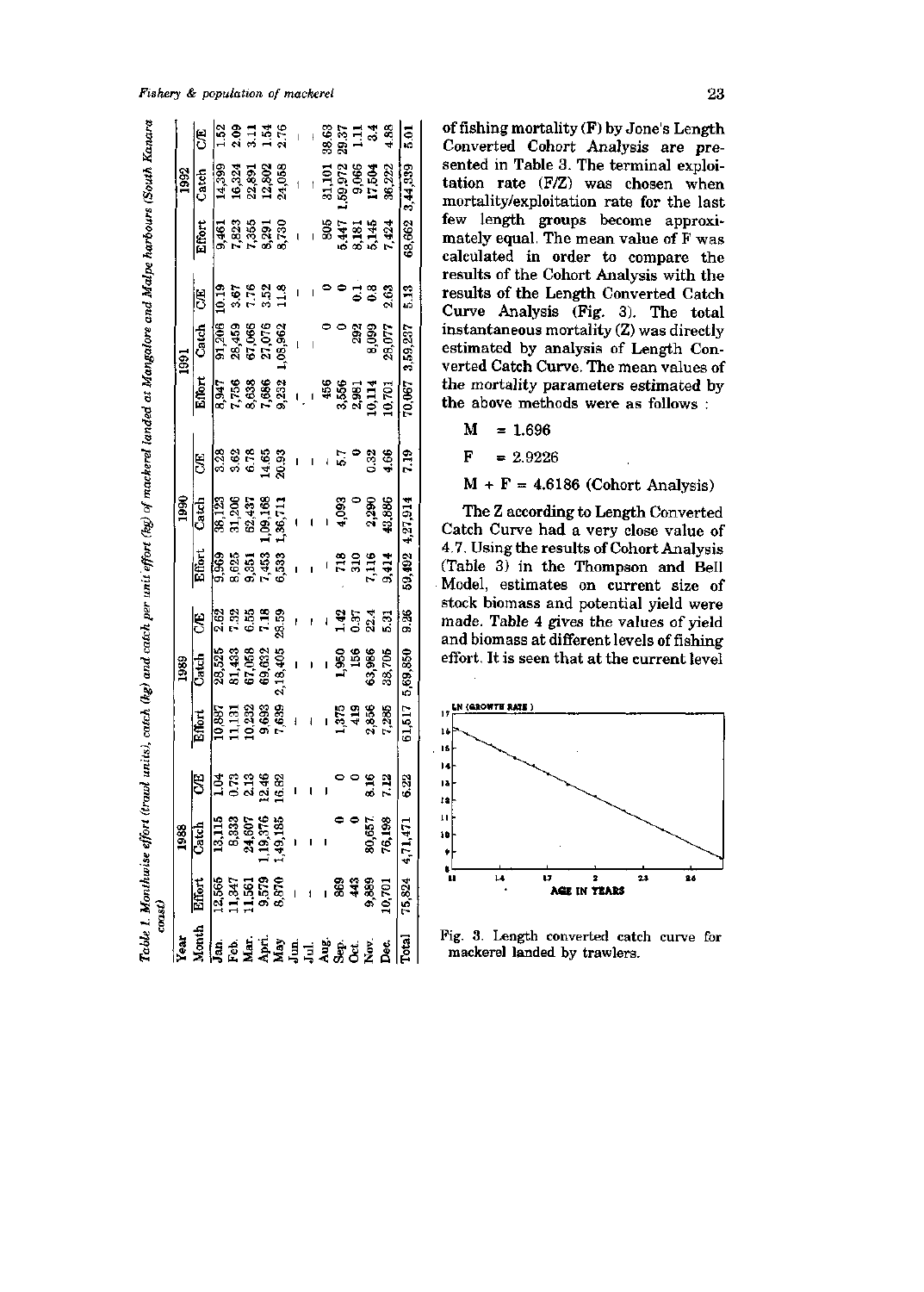*Prathihha Rohith* et al. **24** 

TABLE 2. *Sex distribution along with the results of the chi-square test of mackerel landed by* 

| trawlers during the period 1989-'91 |       |         |       |                |  |  |
|-------------------------------------|-------|---------|-------|----------------|--|--|
| Month                               | Males | Females | Total | Chi-<br>square |  |  |
| Jan.                                | 124   | 103     | 227   | 1.942          |  |  |
| Feb.                                | 179   | 120     | 299   | 11.640         |  |  |
| Mar.                                | 200   | 146     | 346   | 8.428          |  |  |
| Apr.                                | 61    | 28      | 89    | 12.240         |  |  |
| May                                 | 165   | 55      | 220   | .000           |  |  |
| Jun.                                | 0     | 0       | 0     |                |  |  |
| Jul.                                | 0     | 0       | 0     |                |  |  |
| Aug.                                | 0     | 0       | 0     |                |  |  |
| Sep.                                | 0     | 0       | 0     |                |  |  |
| Oct.                                | 11    | 9       | 20    | 0.200          |  |  |
| Nov.                                | 13    | 22      | 35    | $_{\rm 2.310}$ |  |  |
| Dec.                                | 106   | 82      | 188   | 3.060          |  |  |
| Total                               | 859   | 565     | 1.424 | 60.700         |  |  |

of effort  $(X = 1.00)$  the yield is about 452 t per annum and the exploitation rate  $E = (F/Z) = 0.63$ . The maximum sustainable yield of 530 t is achieved when the level of fishing is increased to 6.

### **Discussion**

Compared to the purse seiners, the contribution by trawlers to the present mackerel fishery of Dakshina Kannade is small, but with the introduction of more multiple day/night fishing units, the landings of mackerel by these units are becoming significant. A positive aspect observed in the mackerel fishery by trawl is that only large size fishes are landed and as majority of the fishes are either in the partially or fully spent stages of gonad development, the fishes are provided with at least one chance to spawn before they are captured.

The Thompson and Bell Analysis (Table 4) indicates that the present catch of 452 t can be increased to 530 t (MSY) by increasing the present level of fishing from 1 to 6. However, in this case an increase in effort to achieve the MSY cannot be recommended as the fishing operation will not be economical. As mentioned earlier the trawlers do not target on fishing mackerel, so an increase or decreas in the trawl effort will have to be suggested based on the studies carried out on the target species. However, it may be suggested that any further increase in effort expended by trawlers will result in substantial increase in mackerel catch.

The L value of 281.67 mm obtained in the present study seems to be a realistic figure as fishes having a size of 275 mm are available in the regular trawl catches. Yohannan (1979) studied the growth pattern of mackerel caught by nonselective traditional gear along the Mangalore coast and estimated the L of mackerel in the mature phase as 271.82 mm. This value is comparable to the results obtained in the present study where the sample consisted mostly of mature fishes. Earlier, Rao *et al.*  (1962) based on samples collected from rampan estimated the L of mackerel as 316 mm and Devaraj *et al.* (1994) using the same data estimated the L of mackerel of the Mangalore region as 228 mm. The L estimated by Rao *et al.*  (1962) is on the higher side as mackerel measuring more than 280 mm were not observed in the catch. The higher value could have resulted due to pooling of small and large size fishes and not taking into consideration the phenomenon of growth compensation as observed by Yohannan (1979). Devaraj *et al.*  (1994) estimated different L values ranging from 227 to 285 mm for mackerel samples collected from various centres along the southwest coast of centres anong the southwest coast of Verma *et al.* (1994) on mackerel did not verma et al. (1994) on mackerel did not<br>noteel the existence of different stocks reveal the existence of different stocks.<br>along the Manglore coast. Therefore the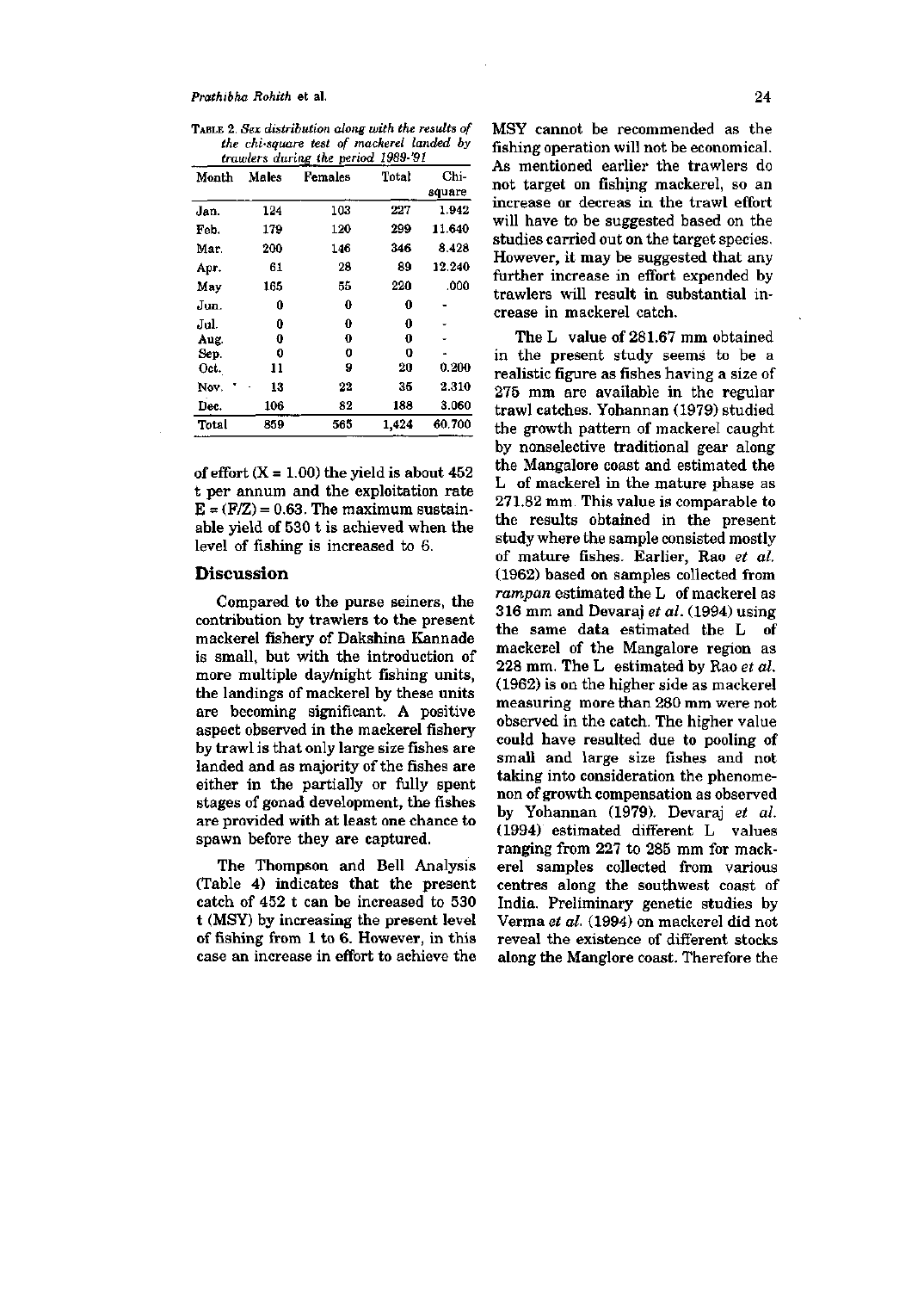TABLE 3. *Jones Length Converted Cohort Analysis for mackerel from trawl net (Average for 1988-'91)* 

| L.L   | $\mathbf{U}.\mathbf{L}$ | M.L | Catch   | $\mathbf{X}^*$ | N             | F/Z      | z        | F        | W          | Mean N     | Mean N*W  | $C*W$      |
|-------|-------------------------|-----|---------|----------------|---------------|----------|----------|----------|------------|------------|-----------|------------|
| 145   | 150                     | 147 | 0.294   | 1.025964       | 13235.40000   | 0.000444 | 1.696753 | 0.000753 | 29.59744   | 389.986100 | 11.542590 | 0.0087010  |
| 150   | 155                     | 152 | 0.587   | 1.026982       | 12573.69000   | 0.000899 | 1.697526 | 0.001526 | 33.14225   | 384.450000 | 12.741540 | 0.019454   |
| 155   | 160                     | 157 | 0.532   | 1.028084       | 11921.08000   | 0.000827 | 1.697404 | 0.001404 | 36.97597   | 378.774700 | 14.005560 | 0.019671   |
| 160   | 165                     | 162 | 12.380  | 1.029280       | 11278.14000   | 0.019206 | 1.729211 | 0.033211 | 41.11183   | 372.756900 | 15.324720 | 0.508964   |
| 165   | 170                     | 167 | 31.610  | 1.030582       | 10633.57000   | 0.048450 | 1.782356 | 0.086356 | 45.56319   | 366.041400 | 16.678010 | 1.440252   |
| 170   | 175                     | 172 | 36.096  | 1.032006       | 9981.15500    | 0.056008 | 1.796625 | 0.796625 | 50.34359   | 358.716300 | 18.059070 | 1.817202   |
| 175   | 180                     | 177 | 72.630  | 1.033568       | 9336.67600    | 0.108906 | 1.903279 | 0.207279 | 55.46674   | 350.395700 | 19.435300 | 4.028549   |
| 180   | 185                     | 182 | 129.727 | 1.035291       | 8669.77500    | 0.183669 | 2.077590 | 0.381590 | 60.94646   | 339.963600 | 20.719580 | 7.906401   |
| 185   | 190                     | 187 | 220.010 | 1.037200       | 7963.46900    | 0.284576 | 2.370624 | 0.674624 | 66.79675   | 326.122000 | 21.783890 | 14.695950  |
| 190   | 195                     | 192 | 209.184 | 1.039327       | 7190.35600    | 0.284551 | 2.370541 | 0.674541 | 73.03176   | 310.112900 | 22.648090 | 15.277070  |
| 195   | 200                     | 197 | 364.251 | 1.041713       | 6455.22100    | 0.425382 | 2.951529 | 1.255529 | 79.66578   | 290.117400 | 23.112430 | 29.018340  |
| 200   | 205                     | 202 | 425.279 | 1.044407       | 5598.93000    | 0.487035 | 3.306273 | 1.610273 | 86.71323   | 264.103600 | 22.901280 | 36.877310  |
| 205   | 210                     | 207 | 316.618 | 1.047473       | 4725.73200    | 0.439187 | 3.024182 | 1.328182 | 94.18869   | 238.384300 | 22.453110 | 29.821830  |
| 210   | 215                     | 212 | 524.743 | 1.050993       | 4004.81400    | 0.597330 | 4.211893 | 2.515893 | 102.10680  | 208.571200 | 21.296550 | 53.579860  |
| 215   | 220                     | 217 | 491.579 | 1.055078       | 3126.33400    | 0.627167 | 4.548957 | 2.852957 | 110.48250  | 172.305000 | 19.036700 | 54.310920  |
| 220   | 225                     | 222 | 505.046 | 1.059875       | 2342.52600    | 0.688345 | 5.441918 | 3.745918 | 119.33080  | 134.825600 | 16.088860 | 60.267570  |
| 225   | 230                     | 227 | 306.500 | 1.065587       | 1608.81500    | 0.639092 | 4.699263 | 3.003263 | 128.66680  | 102.055600 | 13.131170 | 39.436370  |
| 230   | 235                     | 232 | 300.778 | 1.072504       | 1129.22900    | 0.702814 | 5.706866 | 4.010866 | 138.50560  | 74.990760  | 10.386640 | 41.659440  |
| 235   | 240                     | 237 | 173.509 | 1.081053       | 701.26700     | 0.662969 | 5.032183 | 3.336183 | 148.86270  | 52.008230  | 7.742087  | 25.829020  |
| 240   | 245                     | 242 | 78.950  | 1.091890       | 439.55200     | 0.551421 | 3.780830 | 2.855447 | 159.75350  | 37.868780  | 6.049674  | 12.612540  |
| 245   | 250                     | 247 | 40.302  | 1.106074       | 296.37660     | 0.445044 | 3.056102 | 1.360102 | 171.19380  | 29.631580  | 5.072744  | 6.899454   |
| 250   | 255                     | 252 | 27.516  | 1.125443       | 205.81940     | 0.405997 | 2.855207 | 1.159207 | 183.19920  | 23.736890  | 4.348582  | 5.040910   |
| 255   | 260                     | 257 | 24.097  | 1.153481       | 138.04560     | 0.436673 | 3.010686 | 1.314686 | 195.78560  | 18.329080  | 3.588572  | 4.717847   |
| 260   | 265                     | 262 | 11.480  | 1.197708       | 82.86254      | 0.330991 | 2.535094 | 0.839094 | 208.96900  | 13.681410  | 2.858991  | 2.398964   |
| 265   | 270                     | 267 | 10.562  | 1.277934       | 48.17886      | 0.392018 | 2.789559 | 1.093559 | 222.76560  | 9.658371   | 2.151553  | 2.352850   |
| 270   | 275                     | 272 | 5.284   | 1.469217       | 21.23627      | 0.352389 | 2.618858 | 0.922858 | 237.19140  | 5.725685   | 1.358083  | 1.253319   |
| 275   | 280                     | 277 | 2.431   | 2.591917       | 6.241508      |          |          | -        | 252,26300  |            | -         | 0.613251   |
| Total |                         |     |         |                | 133714.500000 |          |          |          | 3132.62000 |            |           | 452.412000 |

Mean  $(FL > =210)$ ; 2.9226 (weighted by stock number).

These results were obtained using the parameters:  $L = 281.61$ ,  $K = 1.233$ .

 $M = 1.696$ ,  $M/2K = 0.687$ , Terminal exploitation rate = 0.3894892, q in W = qL^b (grams, cm) = +1.38481E-06, b in W = qL^b = 3.382.

0 Sr-**1**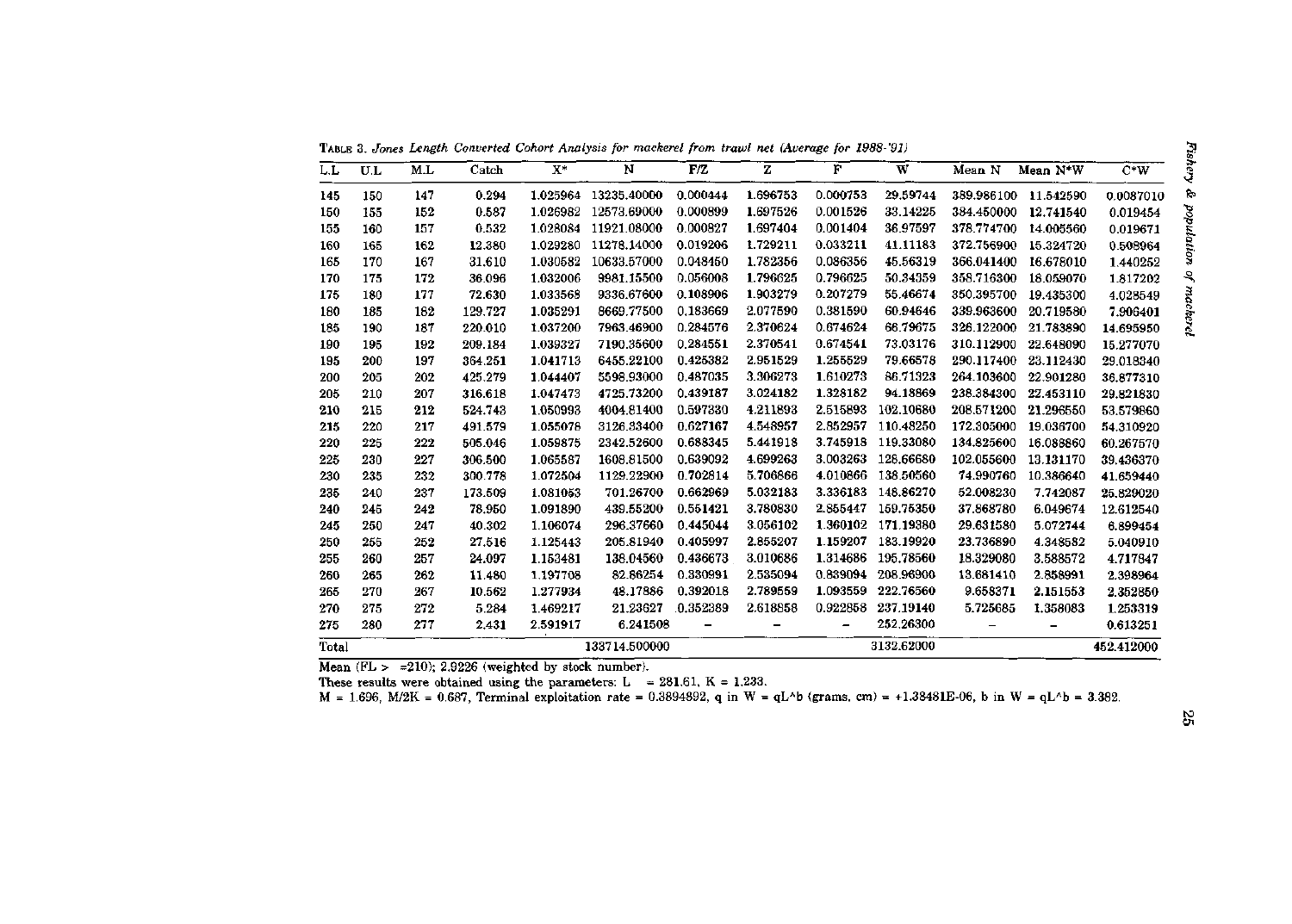#### *Prathibha* Rohith et al. **26**

TABLE 4. *Thompson and Bell long term forecast for mackerel landed by trawlers* 

| X   | Yield  | Mean biomass |
|-----|--------|--------------|
| 0.2 | 189.79 | 608.95       |
| 0.4 | 304.53 | 506.09       |
| 0.6 | 376.03 | 437.28       |
| 0.8 | 421.86 | 389.54       |
| 1.0 | 452.03 | 355.22       |
| 1.2 | 472.42 | 329.69       |
| 1.4 | 486.54 | 310.08       |
| 1.6 | 496.57 | 294.56       |
| 1.8 | 503.86 | 281.94       |
| 2.0 | 509.27 | 271.43       |
| 2.2 | 513.38 | 262.51       |
| 2.4 | 516.54 | 254.78       |
| 2.6 | 519.03 | 248.11       |
| 2.8 | 521.01 | 241.97       |
| 3.0 | 522.61 | 236.55       |
| 3.2 | 523.91 | 231.64       |
| 3.4 | 524.96 | 227.15       |
| 3.6 | 525.83 | 223.02       |
| 3.8 | 526.55 | 219.21       |
| 4.0 | 527.14 | 215.66       |
| 4.2 | 527.64 | 212.35       |
| 4.4 | 528.04 | 209.25       |
| 4.6 | 528.38 | 206.34       |
| 4.8 | 528.65 | 203.61       |
| 5.0 | 528.86 | 201.01       |
| 5.2 | 529.03 | 198.55       |
| 5.4 | 529.16 | 196.22       |
| 5.6 | 529.26 | 194.01       |
| 5.8 | 529.32 | 191.91       |
| 6.0 | 529.36 | 189.89       |
| 6.2 | 529.37 | 187.96       |
| 6.4 | 529.37 | 186.12       |
| 6.6 | 529.34 | 184.36       |
| 6.8 | 529.31 | 182.66       |
| 7.0 | 529.24 | 181.03       |
| 7.2 | 529.18 | 179.47       |
| 7.4 | 529.09 | 177.96       |
| 7.6 | 529.01 | 176.51       |

 $MSY = 529.37$  t,  $X = 6.2$ , Biom. msy = 187.696 t

different values of L estimated by Devaraj *et al.* (1994) could be, as opined by the authors themselves, due to certain degree of spatial and annual variations in the growth of the fish. Length measurements of mackerel caught by different gear showed difference in thier size range. Analysis of data collected from gears also could affect the estimation of growth parameters. However, from the studies carried out and from actual field observations along the Mangalore coast, it can be stated that mackerel grows to a maximum length of 280 to 285 mm. The trawlers land mainly large sized mackerel and any further increase in trawl effort shall only result in enhanced mackerel catch.

#### References

- Devaraj, M., Fernandez and S.S. Kamat 1994. Dynamics of the exploited Indian mackerel *Rastrelliger kanagurta*  stock along the southwest coast of India. *J. mar. biol. Ass. India,* 36(1 & 2) : 110-151.
- Jones, R. 1984. Assessing the effects of changes in exploitation pattern using length composition data (with notes on VPA and Cohort Analysis). *FAO Fisheries Technical Paper,* No 256, 118 pp.

Pauly, D. 1980. On the Interrelationship between natural mortality, growth parameters and mean environmental temperature in 175 fish stocks. *J. Cons. CIEM,* 39(3) : 175-192.

Pauly, D. 1983. Length converted catch curves - a powerful tool for fisheries research in the tropics. (Part I). *ICLARM, Fishbyte,* 1(2) : 9-13.

- Pauly, D. 1984 a. Length converted catch curves - a powerful tool for fisheries research in the tropics. (Part II). *ICLARM, Fishbyte,* 2(1) : 17-29.
- Pauly, D. 1984 b. Length converted catch curves - a powerful tool for fisheries